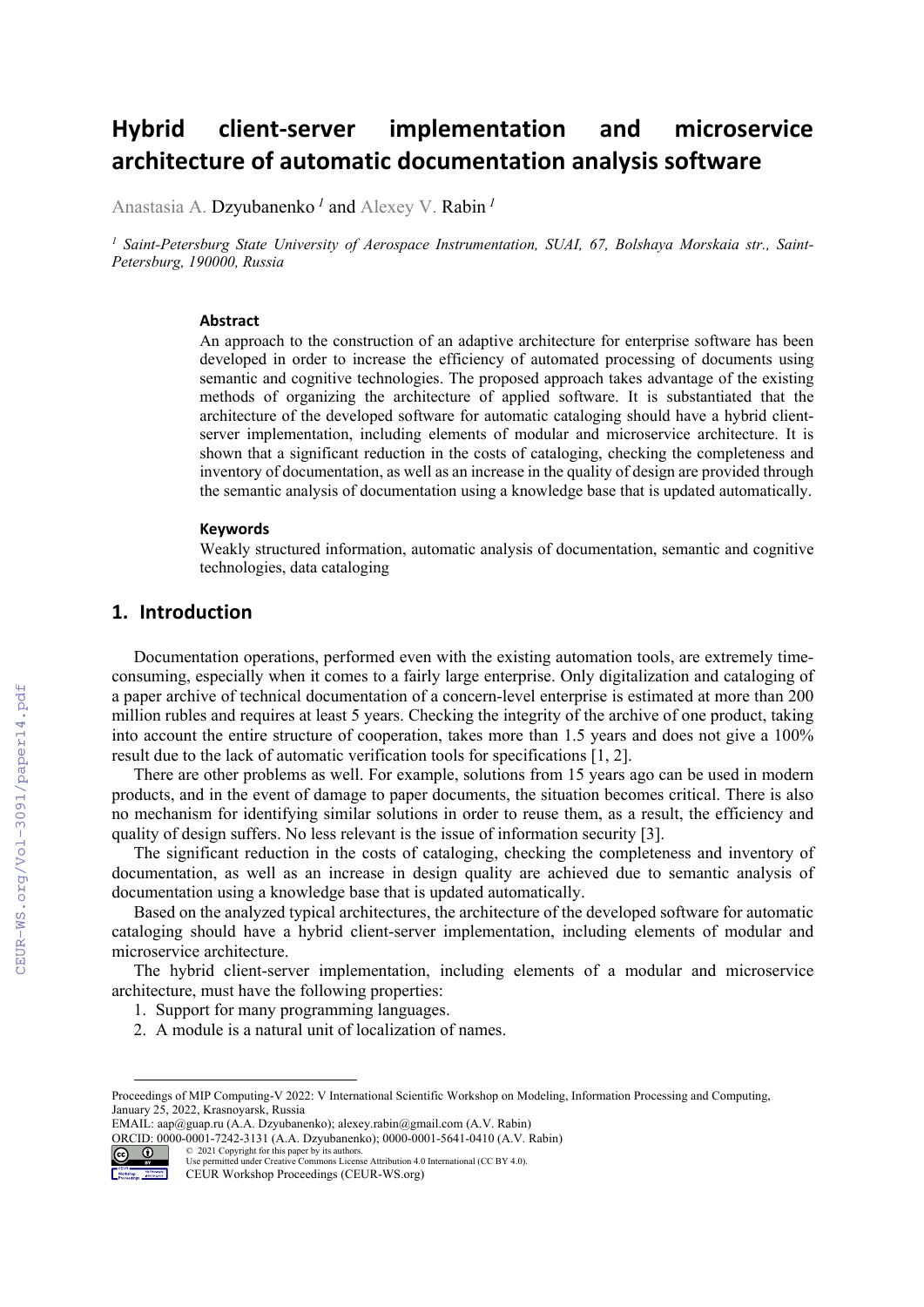3. Ability to localize the location of the error, which allows, with a good organization of modules, to correct defects in one module, causes errors in another module.

- 4. Fast recompilation while fixing the error.
- 5. Ability to reuse modules.
- 6. Tools are provided to solve each processing task.
- 7. High resiliency due to redundancy of critical services.

Availability of analytics tools, so it is easy to track dependencies between services [4].

The developed architecture includes elements from the hybrid architecture (Figure 1):

- 1. Element "Client".
- 2. Element "Application Server".
- 3. Element "Data warehouse".
- 4. Element "Complex of microservices".



**Figure 1:** Hybrid software architecture

# **2. Development of modules for hybrid client‐server implementation 2.1. Element "Client"**

The client module interacts with personnel and provides data in various formats:

- 1. Tabular.
- 2. Graphic.
- 3. Graph.
- 4. Text [5].

To solve visualization tasks, built-in components for working with knowledge graphs are used, data is provided in each of the required formats with the ability to navigate the knowledge graph. Also, to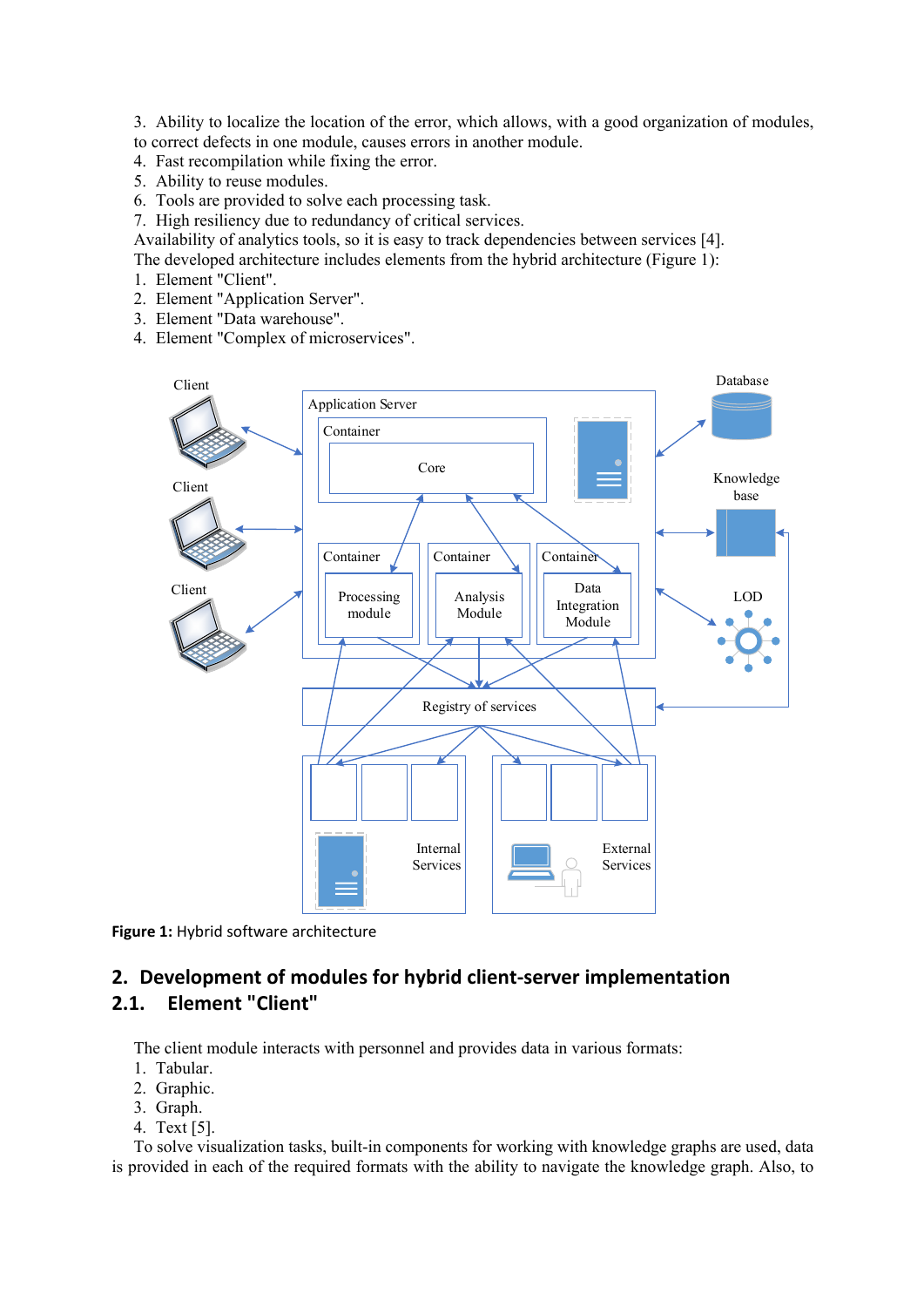solve analytic tasks, components for working with multidimensional data are used. The graphical interface is also designed for automated structuring of knowledge with the participation of subject matter experts [6].

### **2.2. Application server element description**

The application server is built on a modular basis and includes:

- 1. The core.
- 2. Modules of data analysis.
- 3. Modules of data processing.
- 4. Modules of data fusion.

#### **2.3. Description core**

The flexible core is the central component of the software being developed; it interacts with the rest of the modules and processes user requests from the graphical interface. The kernel, in the process of functioning, processes user requests, interacts with data stores and provides the user with requested samples or calls processing functions from plug-ins [7, 8].

# **2.4. Application server module description**

Modules interact with external and internal services that implement various stages of working with data. The search for the required service is carried out by the service register (a software module that interacts with the ontological description of the service model), which is associated with the service model of the ontology.

# **2.5. Description of the data processing module**

The data processing module includes three stages.

Stage "Data preprocessing".

Preprocessing is aimed at noise reduction in order to improve visual perception for subsequent data processing. For some elements (in particular, for numerical data), the preprocessing stage is skipped (Figure 2)



**Figure 2:** Data preprocessing diagram

Stage "Normalization".

Normalization refers to the process of converting incoming data to a single format. For example, for numerical data, normalization means the unification of the separators of the integer and fractional parts (Figure 3).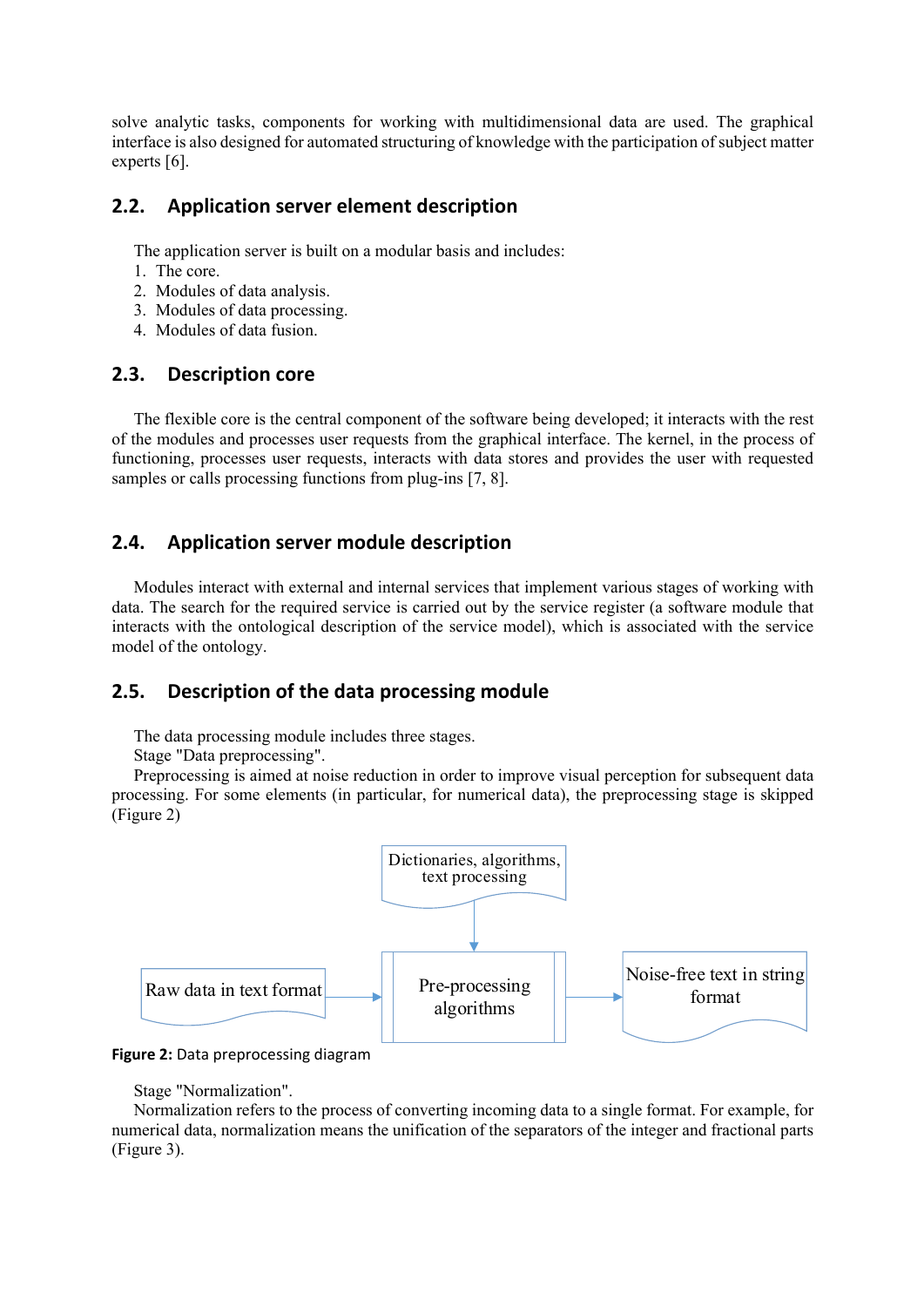

**Figure 3:** Data normalization scheme

Stage "Processing".

The processing stage is aimed at extracting useful knowledge from the normalized data. The algorithm is selected depending on the type of normalized data (numeric data or text) [9].

The word processing stage includes three schemes, which are designed to solve three types of applied problems:

- 1. Creation of dictionaries of concepts.
- 2. Creation of dictionaries of templates.
- 3. Analysis of the syntax tree [10].

Figure 4 shows the data processing scheme of the proposed algorithm.



**Figure 4:** Scheme of data processing of the proposed algorithm

# **2.6. Description of the data fusion module**

This module implements data fusion. Merge refers to the process of data binding in accordance with an ontological model in order to ensure the integrity and consistency of data. The data integration diagram is shown in Figure 5.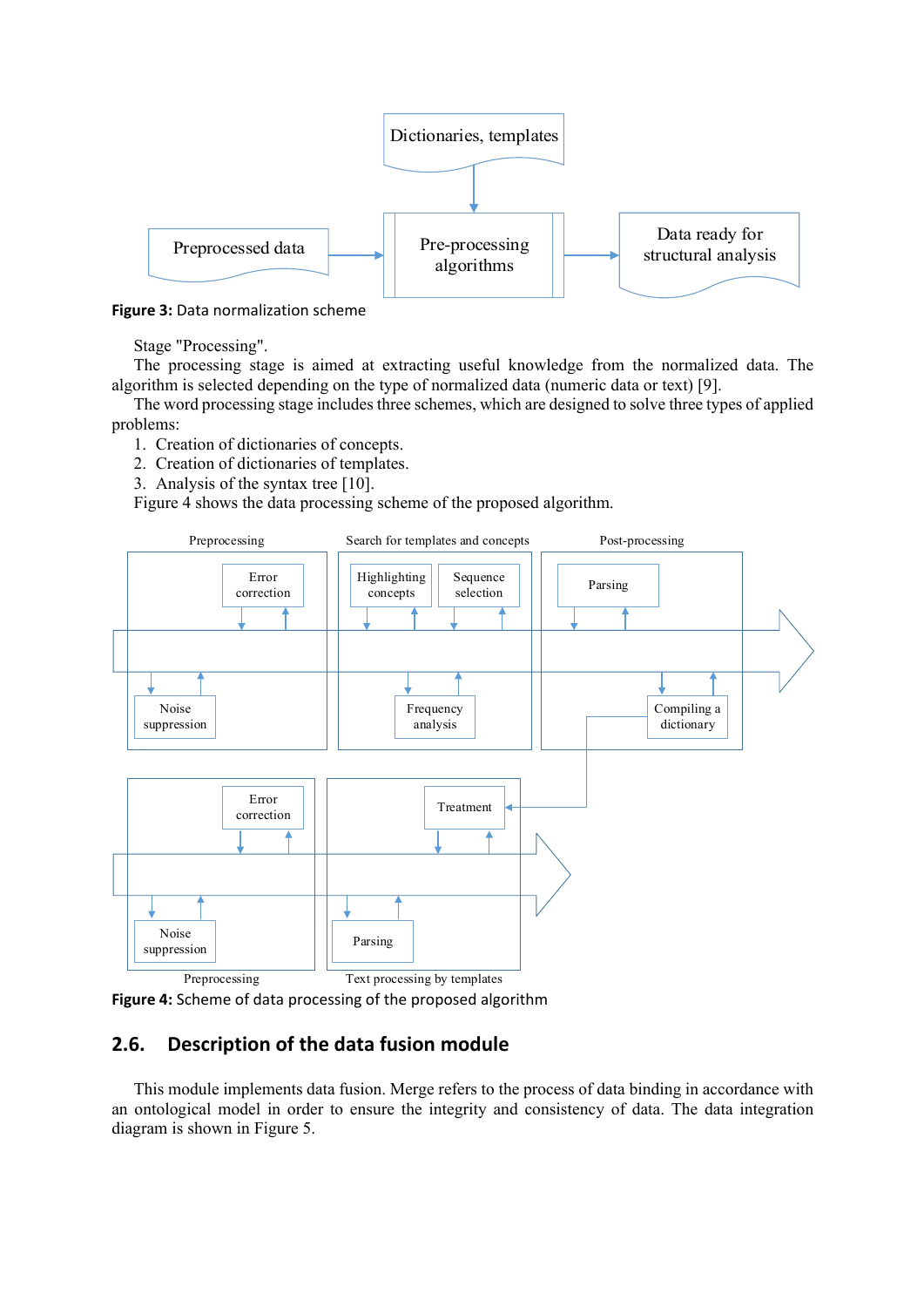

**Figure 5:** Data integration scheme

# **3. Development of storage modules, diagnostics and microservice architecture**

# **3.1. Description of the data warehouse element and the data storage object model**

Repositories are represented by a database for primary preprocessed data stored for statistical and multivariate analysis, a knowledge base for complex inferences, and an external resource of related data [11].

The module for storing data and knowledge is built on the basis of components for storing semistructured and semantic data, and includes a set of services imported from cloud services - sources of knowledge for algorithms for processing and structuring data. Data storage components must provide the ability to store and perform efficiently with data arrays accumulated since the beginning of the operation of the IS.

Any database that meets the requirements of performance and stored data volume is suitable as a structured data storage in accordance with the domain model. The connection to the database is made through the API.

The Semantic Data Warehouse is an RDF-storage that allows you to store data in accordance with the ontological model. An important requirement for RDF storage is support for a sufficient number of triplets and high performance. Reference data is represented by third-party ontologies and hierarchically structured reference books [12].

Data enters the database from a source of "raw", raw data or M2M platforms through the data collection module, which is an adapter. The module is designed to monitor data changes, provides services for downloading data from third-party platforms, or independently extracts the incoming data in case of receiving a notification of the change. The data comes in a variety of formats. The format depends on the data collection method used or the type of raw data source. The purpose of the adapter is to transform the received "raw" data into objects of the subject area through a number of syntactic analysis functions using the processing technologies described earlier in the algorithms for graphematic analysis and preprocessing of text resources, which allow to extract semantically significant constructions from semi-structured resources.

To create a hierarchical data storage model in the developed software, it is proposed to use the object model [13].

An object model is a hierarchy or several related hierarchies of classes corresponding to ontologies and phenomena of the domain and describing the interaction between them. The software object model is developed to represent semi-structured data (as a rule, data after OCR in documents have a weak structure), as well as when solving problems involving the processing of large amounts of data. The data stored in the object model and in the ontological model are mutually convertible. The object model is designed to provide fragmentation capabilities for more efficient statistical processing of data.

Let us consider the construction of a hierarchical data storage model for an example, the main subject area of which is high-tech production [14].

The object model includes:

1. Role model.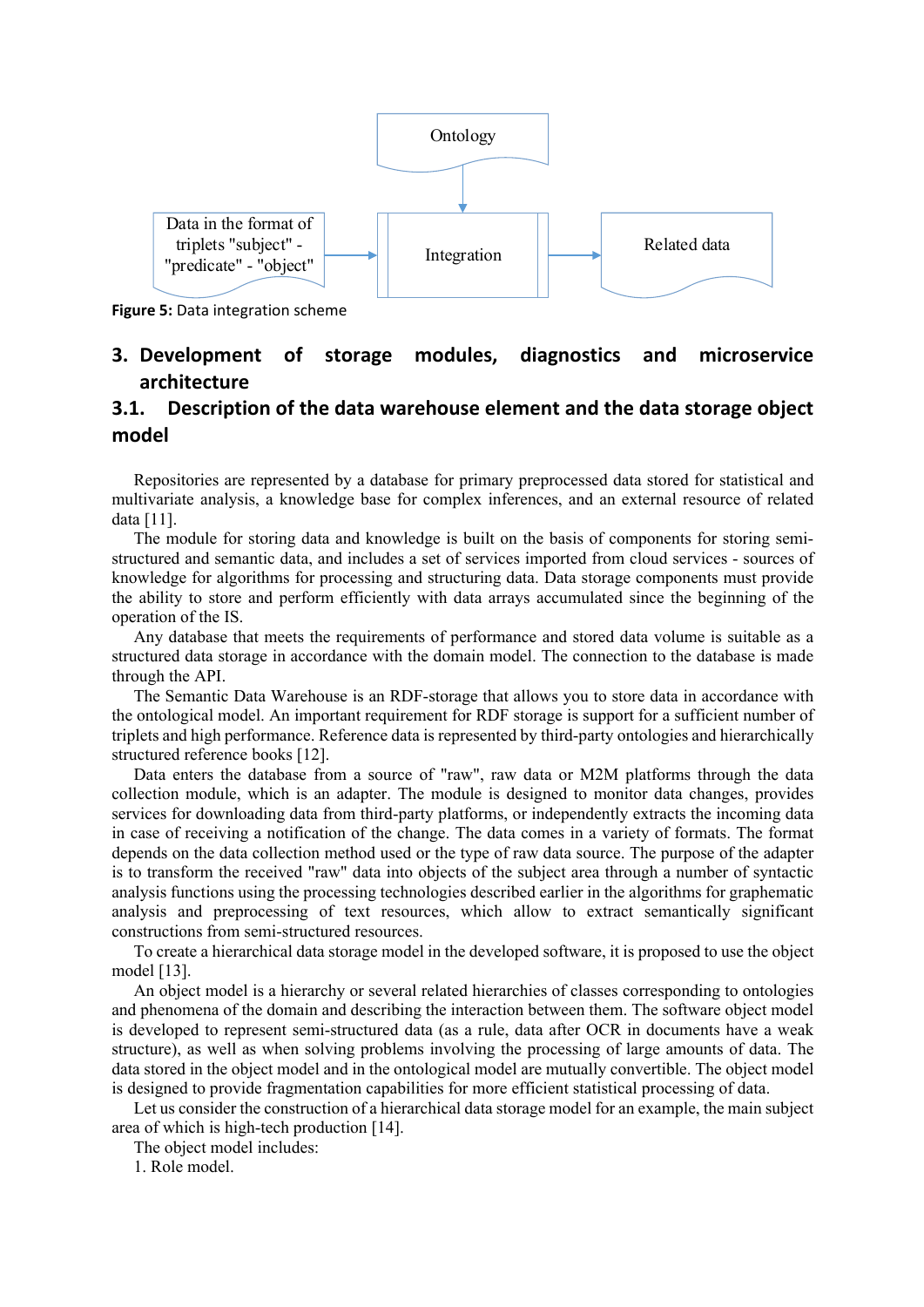- 2. Model of diagnostic tools.
- 3. Data model.
- 4. Model of the institution.

# **3.2. Description of the "role model" module**

The role model (Figure 6) describes the roles involved in the processes. The role model includes the staff of the institution, subdivided into laboratory assistants, management personnel, and engineering workers.



**Figure 6:** Object model of institutional personnel

Diagnostic model description

The diagnostic model (Figure 7) is a hierarchy of diagnostic tools used to study the state of the equipment. Diagnostics is carried out by an employee of the institution.



**Figure 7:** Object model of diagnostic tools

# **3.3. Description of the data model**

Data on the documents collected in the institution's IS are represented by text records and numerical values. Numerical and qualitative data are highlighted. The data type hierarchy includes subjective and objective data. Each type has a qualifying field.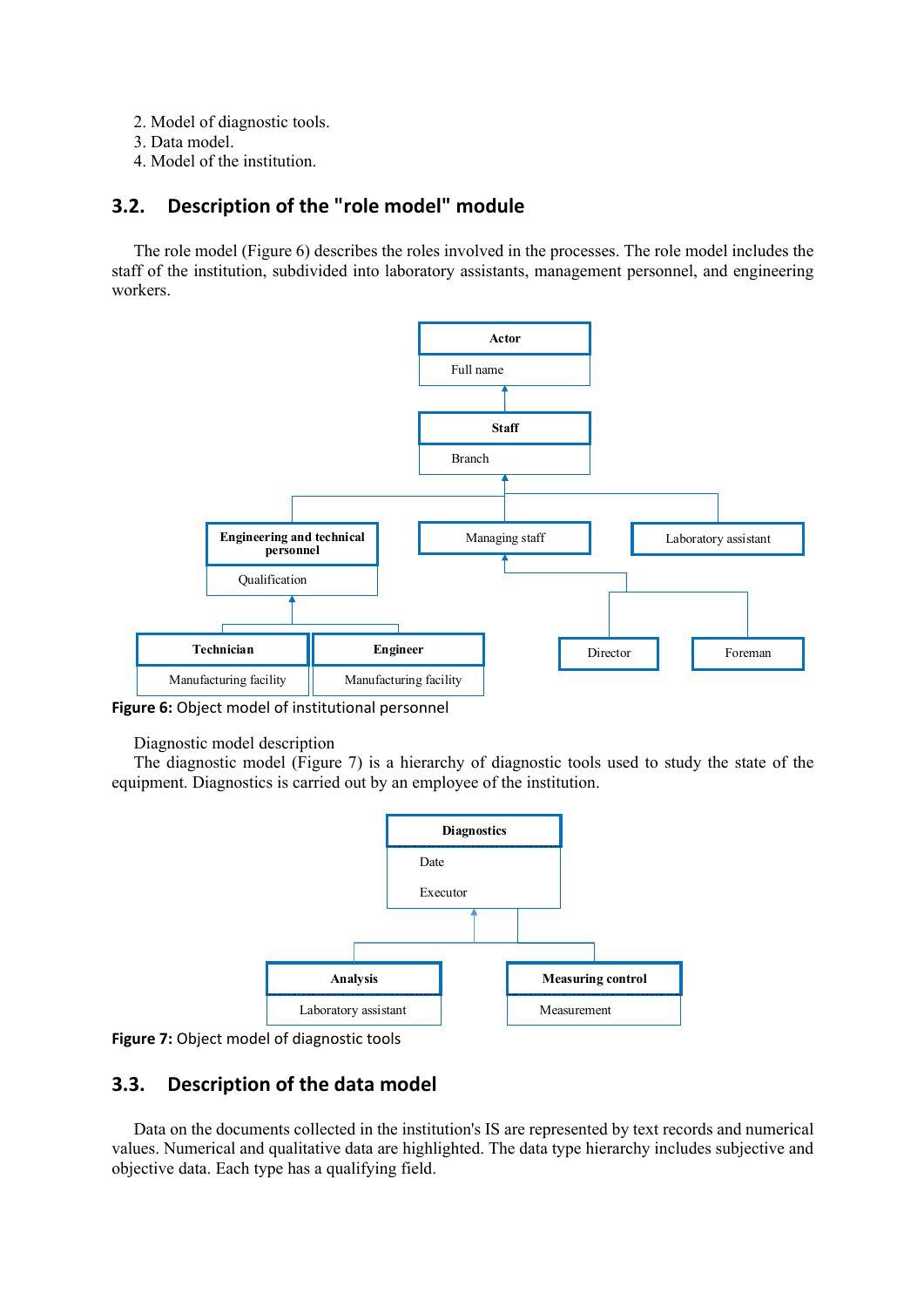Figure 8 depicts the data type object model.



**Figure 8:** Object model of data types

# **3.4. Description of the institution model**

The company's activities are carried out within the divisions of the institution. In addition to the production process carried out in the workshops, the laboratories carry out analyzes of the manufactured products. The model is shown in Figure 9.



**Figure 9:** OU object model

# **3.5. Microservices bundle item description**

The source of algorithms in the technological process of processing are services, which are accessed through the corresponding modules. Services are used both in the process of preprocessing data and in solving problems received from users. The results of processing on demand from users are also saved to the knowledge base in order to speed up the execution of similar tasks in the future. Thus, despite the close connection between the modules, their independence is preserved, and the module itself remains operational, provided the kernel and data stores are preserved [15, 16].

# **4. Conclusions**

The modules considered earlier include a set of components intended for processing data within a module and interacting with each other through interfaces. Internal kernel modules interact by calling the API methods of the components, the interaction of the graphical interface with the kernel, and the kernel with the data source is carried out by sending GET RESTAPI requests or through the Web-socket (Figure 10).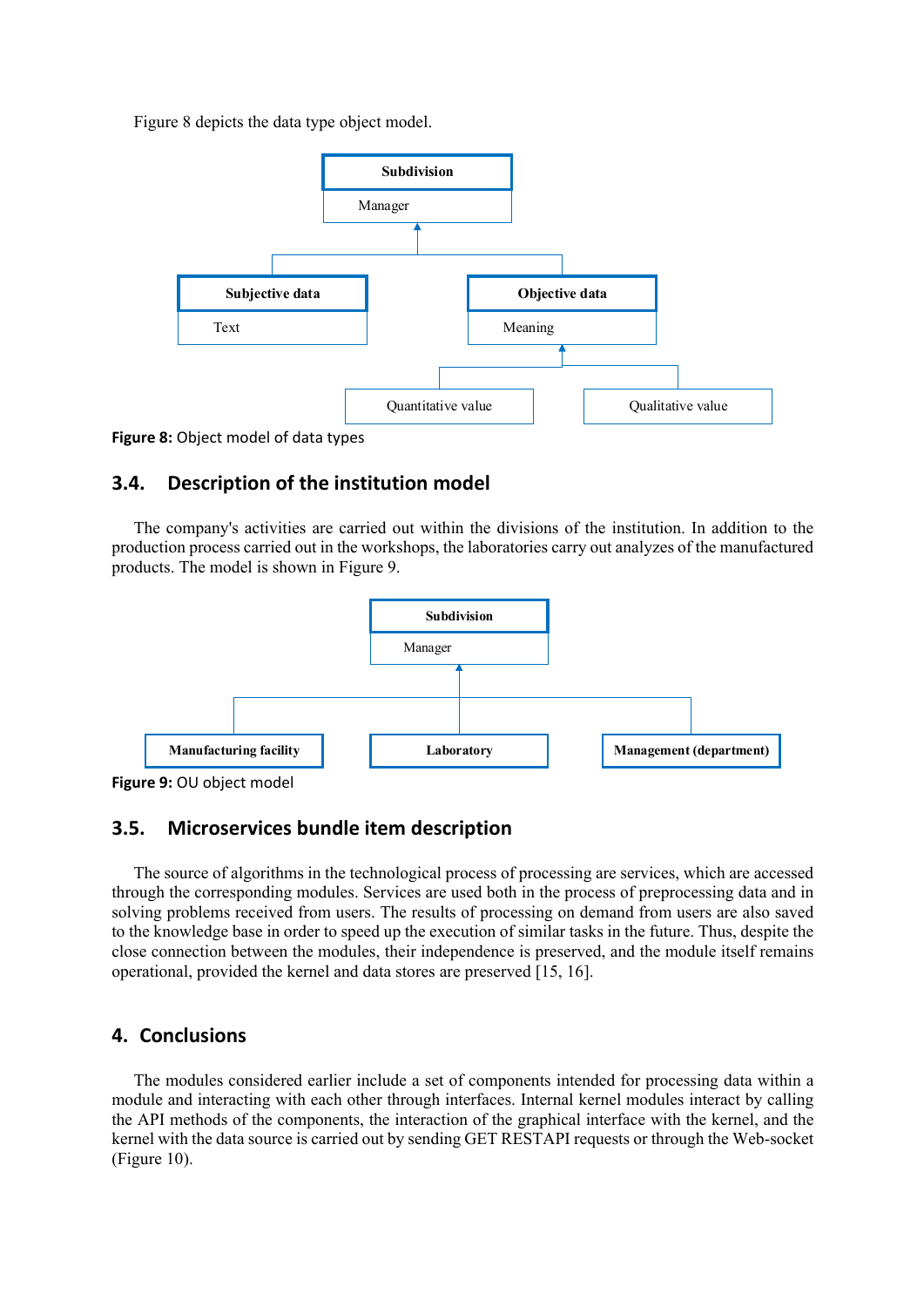

**Figure 10:** Modules of the developed software

#### **5. Acknowledgements**

The paper was prepared with the financial support of the Ministry of science and higher education of the Russian Federation in the course of the applied research «The comprehensive project to create high-tech production of software tools for automatic analysis of documentation on paper and digital media using semantic-cognitive technologies for cataloging poorly structured information» (unique identifier of the project 075-11-2019-055, Decree of the Government of the Russian Federation N 218, 09.04.2010).

# **6. References**

- [1] Saurabh Gupta and Anil Kumar Meena, A Practical Implementation of Automatic Document Analysis and Verification using Tesseract, International Conference on Computational Techniques, Electronics and Mechanical Systems (CTEMS), December 2018. doi:10.1109/CTEMS.2018.8769310.
- [2] S. Marinai, Introduction to Document Analysis and Recognition, in: S. Marinai, H. Fujisawa (eds), Machine Learning in Document Analysis and Recognition. Studies in Computational Intelligence, Springer, Berlin, Heidelberg, 2008, vol. 90, pp. 1-20. doi:10.1007/978-3-540-76280-5\_1.